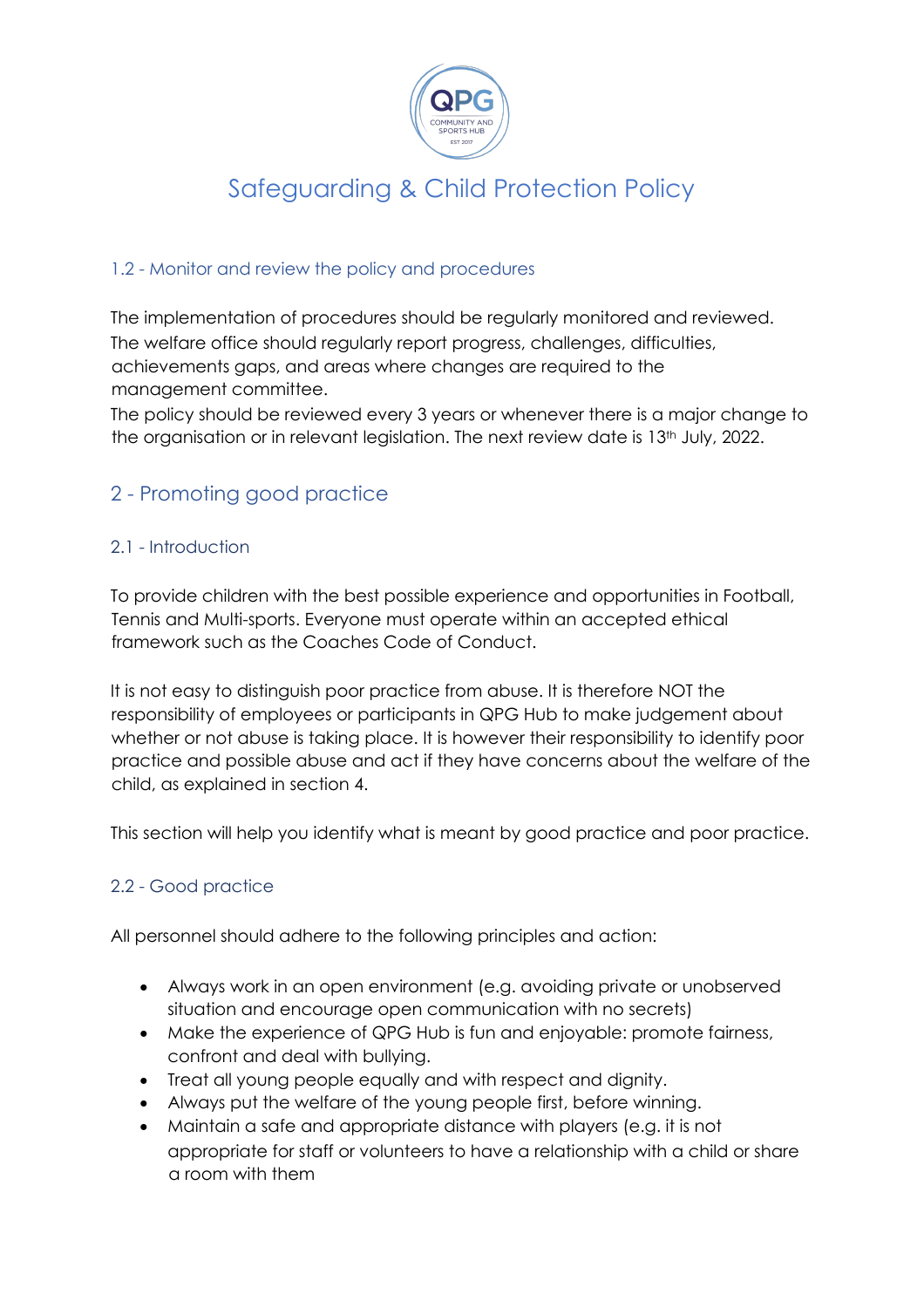

- Avoid unnecessary physical contact with young people. Where any form of manual/physical support is required it should be provided openly and with the consent of the young person. Physical contact can be appropriate as long as it is neither intrusive nor disturbing and the young person's consent has been given.
- Involve parents/carers wherever possible, e.g. where young people need to be supervised in changing room, encourage parent to take responsibility.
- Do not allow any allegations made by a young person to go unchallenged, unrecorded or not acted upon.
- Do thing of a personal nature that the young person can do for themselves.

When a case arises where it is impractical/impossible to avoid certain situations e.g. transporting a young person in your car, the task should only be carried out with the full understanding and consent of the parent/carer and the young person involved.

If during your care you accidentally hurt a young person, the young person seems distressed in any manner, appears to be sexually aroused by your actions and/or if the young person misunderstands or misinterprets something you have done, report any such incidents as soon as possible to another colleague and make a written note of it. Parents should also be informed of the incident.

### 3 - Defining child abuse

#### 3.1 – Introduction

Child abuse is any form of physical, emotional or sexual mistreatment or lack of care that leads to injury or harm, it commonly occurs within a relationship of trust or responsibility and is an abuse of power or breach of trust. Abuse can happen to a young person regardless of their age, gender, race or ability.

There are four main types of abuse: physical abuse, sexual abuse, emotional abuse and neglect.

The abuser may be a family member, someone the young person encounters in residential care, or in the community, including sports and leisure activities. Any individual may abuse or neglect a young person directly, or may be responsible for abuse because they fail to prevent another person harming the young person. Abuse in all of its form can affect a young person at any age. The effects can be so damaging, that if not treated, may follow the individual into adulthood. Young people with disabilities may be at increased risk of abuse through various factors,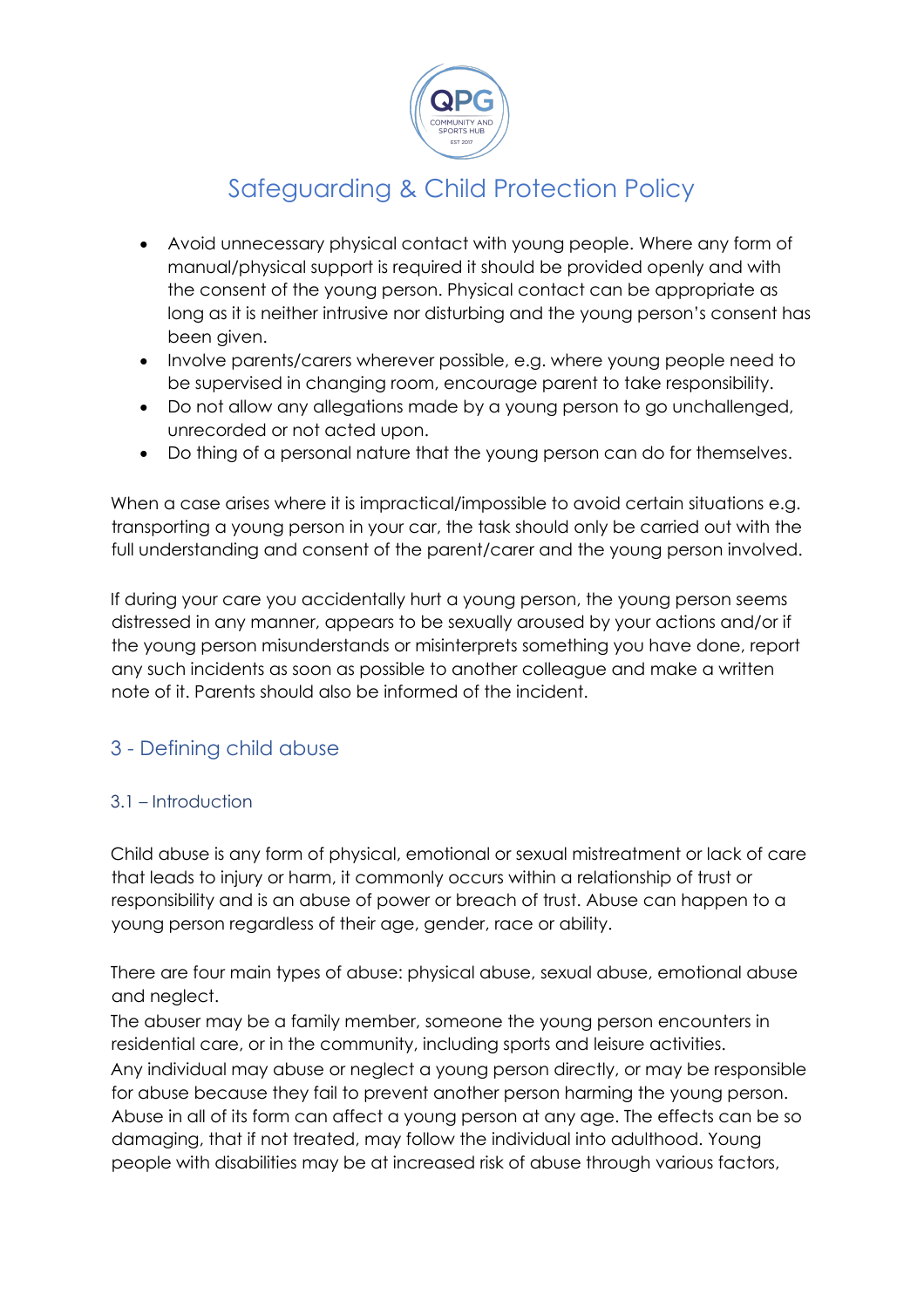

such as stereotyping, prejudice, discrimination, isolation, and a powerlessness to protect themselves or adequately communicate that abuse had occurred.

### 3.2 - Types of abuse

- Physical abuse: where adults physically hurt or injure a young person e.g. hitting, shaking, throwing, poisoning, burning, biting, scalding, suffocating, and drowning.
- Giving young people alcohol or drugs would also constitute child abuse.

In sport, activities which might involve physical contact with a young person could potentially create situations where sexual abuse may go unnoticed. Also, the power of the coach over young athletes, if missed, may lead to abusive situations developing.

### 3.3 - Indicators of abuse

Even for those experienced in working with child abuse, it is not always easy to recognise a situation where abuse may occur or has already taken place. Most people are not experts in such recognition, but indications that a child is being abused may include one or more of the following:

- Unexplained or suspicious injuries such as bruising, cuts or burns, particularly if situated on a part of the body not normally prone to such injuries
- An injury for which an explanation seems inconsistent
- The young person describes what appears to be an abusive act involving them
- Another young person or adult expresses concern about the welfare of a young person
- Unexplained changed in a young person's behaviour e.g. becoming very upset, quiet, withdrawn or displaying sudden outbursts of temper
- Inappropriate sexual awareness
- Engaging in sexually explicit behaviour
- Distrust of adults, particularly those whom a close relationship would normally be expected
- Difficulty making friends
- Being prevented from socialising with others
- Displaying variation in eating patterns including overeating or loss of appetite
- Losing weight for no apparent reason
- Becoming increasingly dirty or unkempt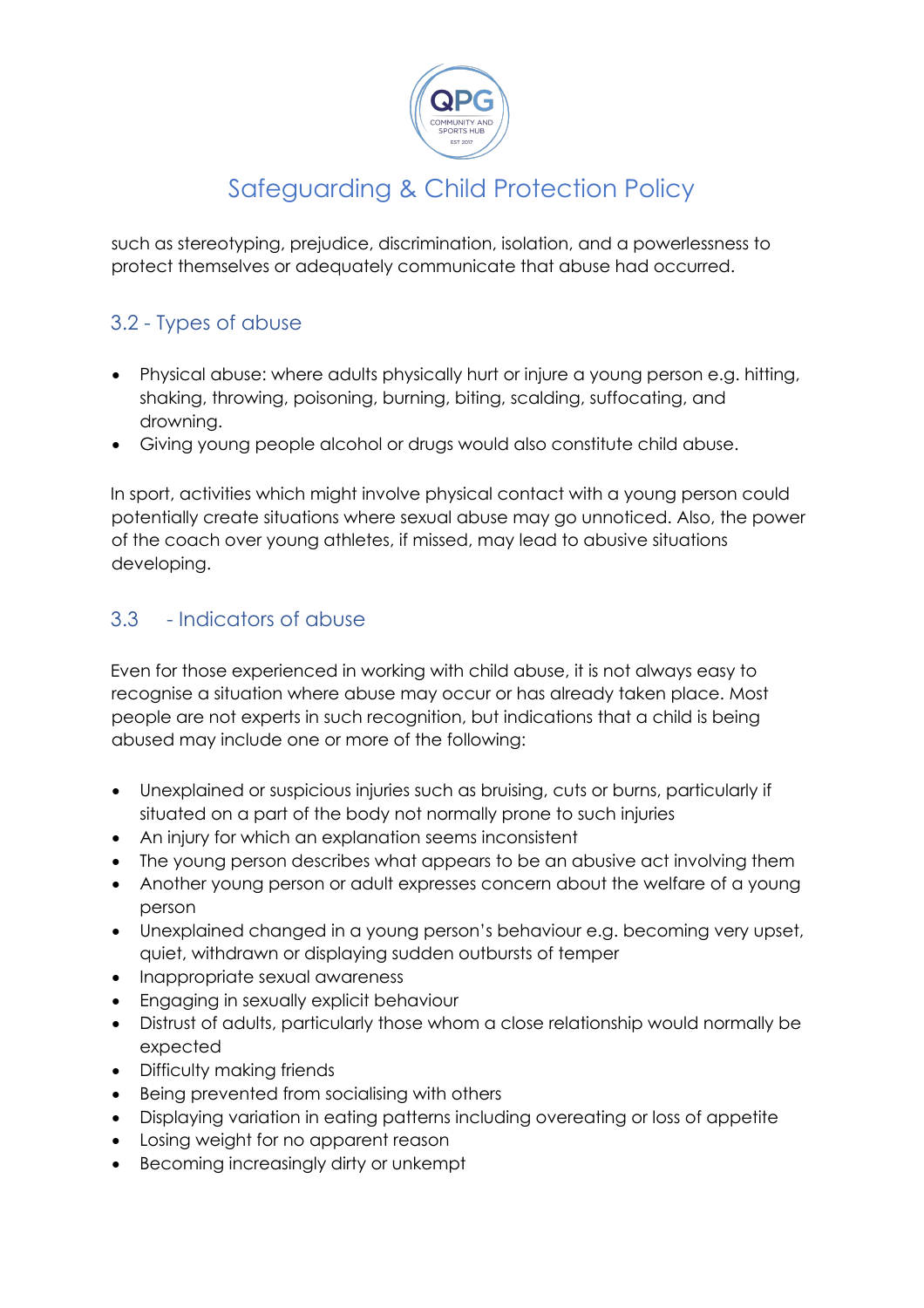

#### **Signs of bullying include:**

- Behavioural changes such as reduced concentration and/or becoming withdrawn, clingy, depressed, tearful, emotionally up and down, reluctance to go training or competitions
- An unexplained drop in performance
- Physical signs such as stomach ache, headaches, difficulty in sleeping, bed wetting, scratching and bruising, damaged clothes, bingeing e.g. on food, alcohol or cigarettes
- Listen to the child, showing that you are taking them seriously
- Keep questions to a minimum so that there is a clear and accurate understanding of what has been said. The law is very strict and child abuse cases have been dismissed where felt the child has been led to words and ideas have been suggested during questioning. Only ask questions to clarify.
- Inform the child that you have to inform other people about what they have told you. Tell the child this is to help stop the abuse continuing
- Safety of the child is paramount. If the child needs urgent medical attention call an ambulance, inform the doctors of the concern and ensure they are made aware that this is a child protection issue.
- Record all information
- Report the incident via the Expression of Concern form here and send it to the QPG Hub's Designated Safeguarding Lead – Jasmine Alla-Awad via email at dsl@qpghub.com Alternatively, call 02086162170 and ask to speak with Jasmine Alla-Awad

You can contact your local authority MASH (**Multi Agency Safeguarding Hub**), which for Westminster, Kensington and Chelsea, and Hammersmith and Fulham is: Westminster Access Team – Tel: 020 7641 4000 (Out of hours – 020 7641 6000) Email: AccesstoChildrensServices@westminster.gov.uk

> Or your local authority LADO (**Local Authority Designated Officer**): Telephone: 020 7641 7668 Email: LADO@westminster.gov.uk

IN ALL CASES IF YOU ARE NOT SURE WHAT TO DO YOU CAN GAIN HELP FROM NSPCC HELP LINE (MON\_FRIDAY 10:00AM-6:00PM) TEL NO: 08081002524 OR THE NSPCC 24 HOUR HELP LINE TEL NO: **0800800500**

**In an emergency, call 999**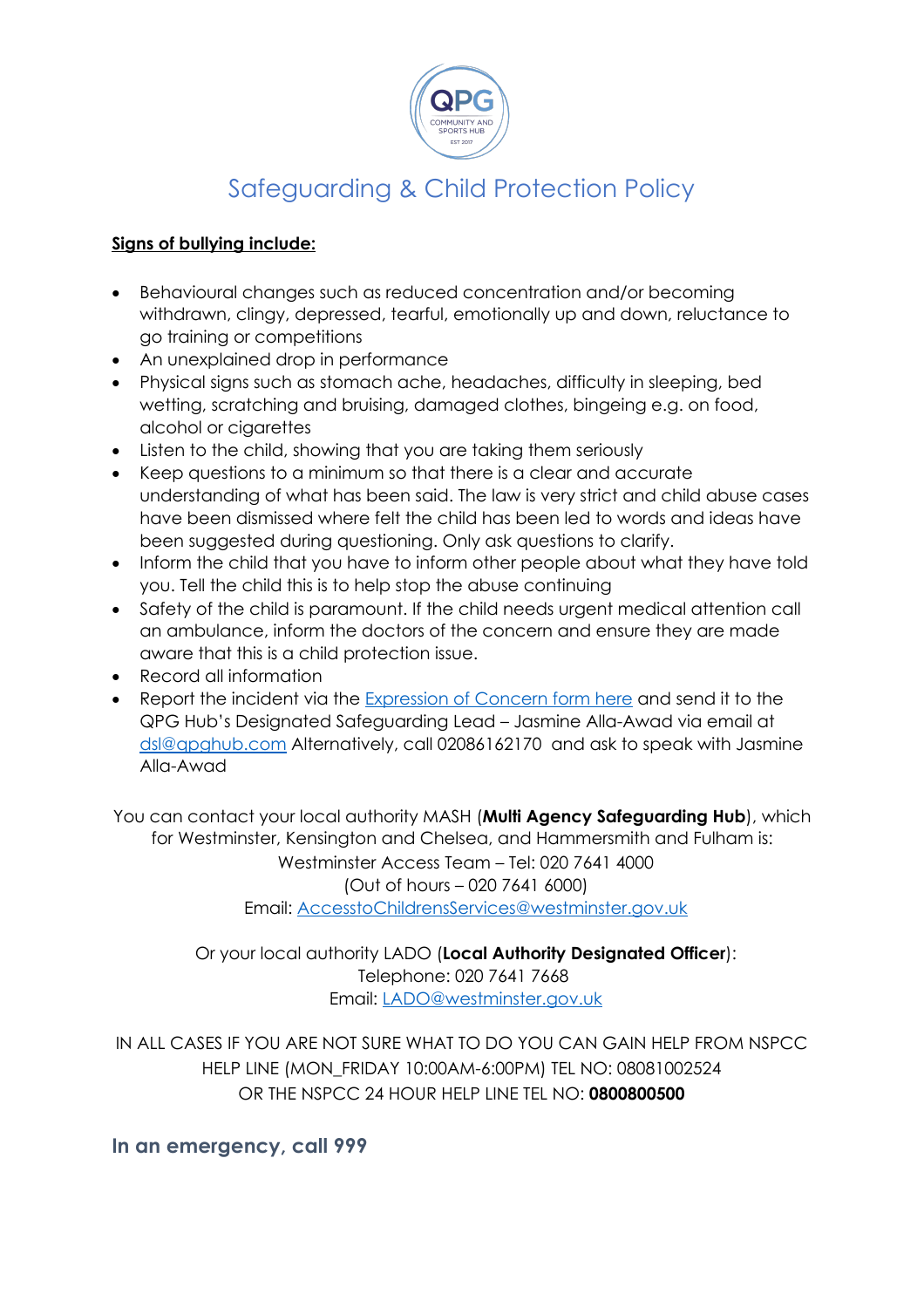

### 4.3- Recording information

To ensure that information is as helpful as possible, a detailed record should always be made at the time of the disclosure/concern. In recording you should always confine yourself to the facts and distinguish what is your personal knowledge and what others have told you. Do not include your own opinion.

Information should include the following:

- The child's name, age and date of birth
- The child's home address and telephone number
- Whether or not the person making the report is expressing their concern or someone else's
- The nature of the allegation, including dates, times and any relevant information
- A description of any visible bruising or injury, location, size etc. also any indirect signs, such as behavioural changes
- Details of witnesses in the incidents
- The child's account, if it can be given, of what has happened and how any bruising/ injuries occurred
- Have the parents been contacted? If so, what has been said?
- Has anyone else been consulted? If so, record details
- Has anyone been alleged to be the abuser? Record details

### 4.4 - Reporting the concern

All suspicions and allegations MUST be reported appropriately.

It is recognised that strong emotions can be aroused particularly in cases where sexual abuse is suspected or where there is misplaced loyalty to a colleague. It is important to understand these feelings but not allow them to interfere with your judgement about any actions to take.

For offences related to abuse against children, the person is automatically excluded from working with children.

We all have responsibility to keep children (under the age of 18) safe, both at home and in school. Harm is identified in four ways:

- Physical When a child is deliberately hurt or injured
- Sexual When a child is influenced or forced to take part in a sexual activity. This can be a physical activity or non-physical, e.g. being made to look at an inappropriate image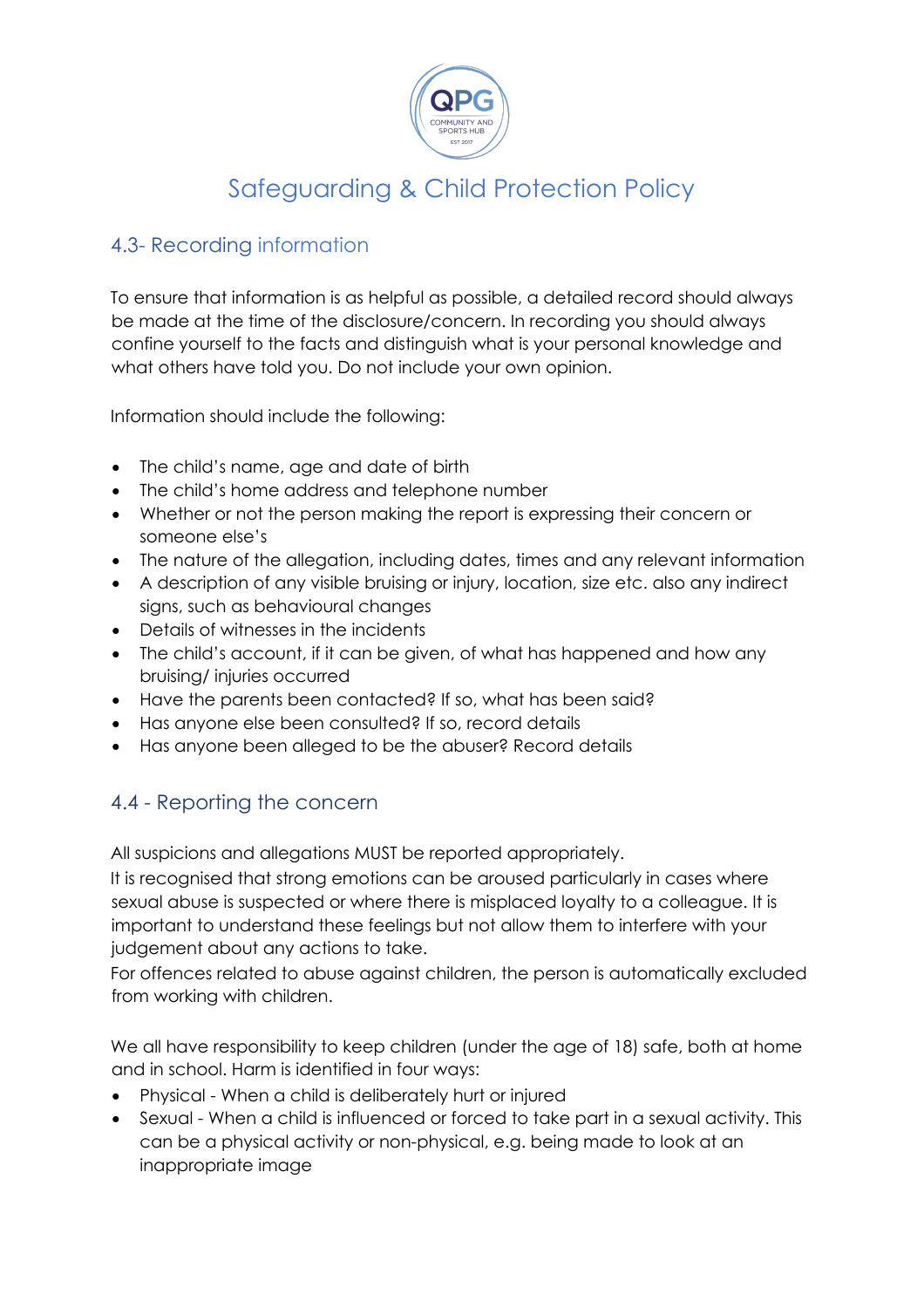

- Emotional When a child is made to feel frightened, worthless or unloved. It can be by shouting, using threats or making fun of someone. It can also be when children see their parents, or visitors to the home, fighting or using violence
- Neglect when a child is not being taken care of by their parents/ guardians. It can be poor hygiene, poor diet, not keeping appointments for additional support, not coming to school, are being left home alone

If a child discloses that they might be subject to abuse:

- React calmly
- Listen carefully to the child, particularly what is said spontaneously
- Do not promise confidentiality. Explain to the child that you must pass on the information if you are worried about their safety
- Do not ask leading questions or make judgments. Clarify and check your concern if you feel that you are not sure, by using, for example; "tell (T), explain (E), describe (D)" but as soon as you believe that there might be a genuine issue, ask no further questions. This would compromise further enquiries. Only trained investigators should question a child
- Reassure the child that they are doing the right thing
- Record carefully what the child says in their own words including how and when the account was given. This must then be dated and signed and immediately passed to one of the Safeguarding Team

#### **THE QPG COMMUNITY & SPORTS HUB'S DESIGNATED SAFEGUARDING LEAD AND DESIGNATED DEPUTY LEADERS ARE:**



**GREG WARREN Under 8s Football Coach Lead** 



**LUKE FRANCIS Under 12s Football Coach Lead** 



**JASMINE ALLA-AWAD ted Safeguard** 



**RYAN DALTON** der of QPG Hub & QPG Football

## 4.5 - Concerns outside the immediate sporting environment (e.g. a parent or carer)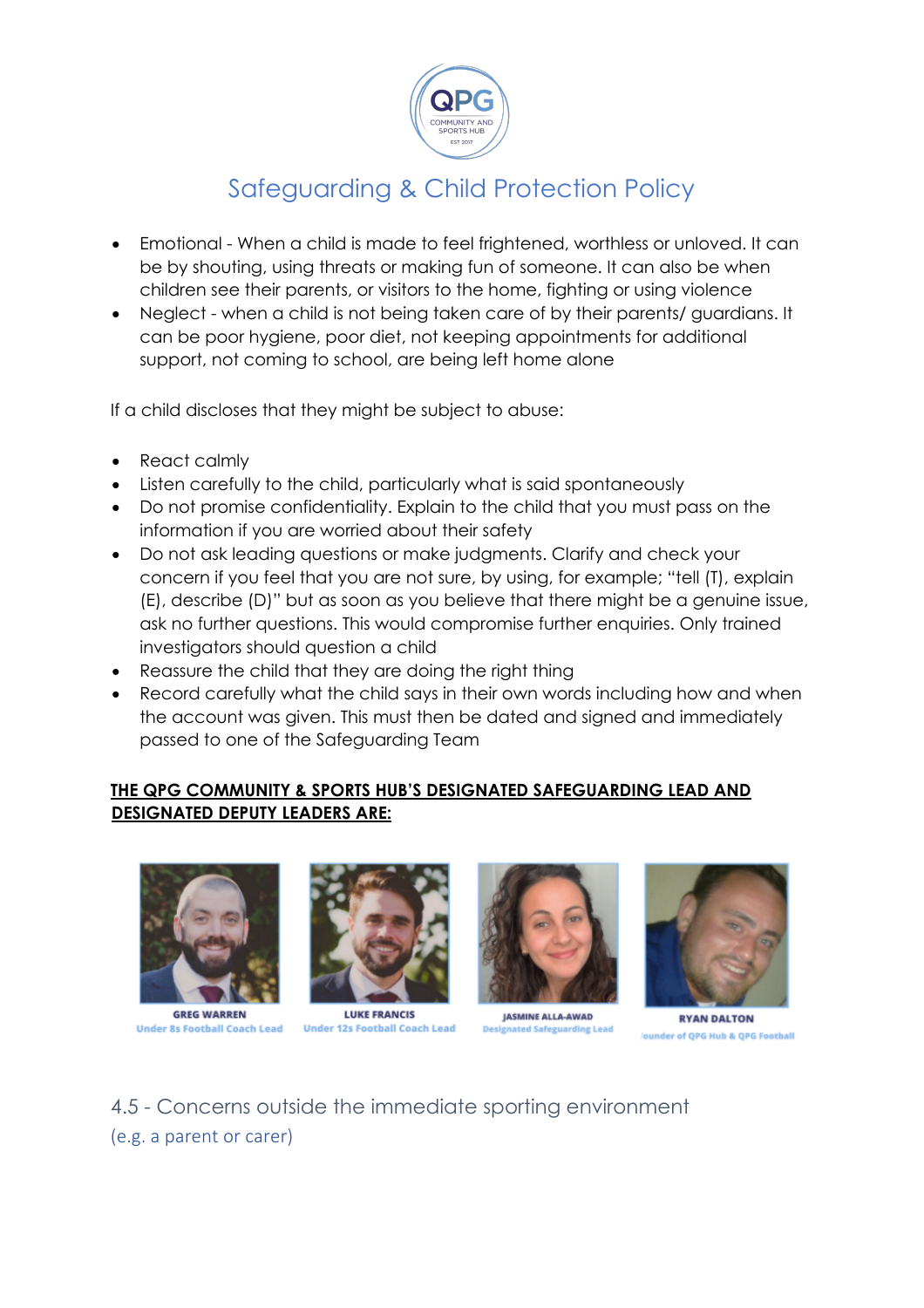

- Report your concerns to the hub welfare officer
- If the hub welfare officer is not available, the person being told or discovering the abuse should contact their local social services department or the police immediately (Local Authority MASH and LADO services provided above)
- Social services and the hub welfare officer will decide how to inform the parent/carer
- The hub welfare officer should also report the incident to the community hub governing body. The governing body should ascertain whether or not the person/s involved in the incident play a role in the organisation and act accordingly
- Maintain confidentiality on a need-to-know basis

### 4.6 - Confidentiality

Every effort should be made to ensure that confidentiality is maintained for all concerned. Information should be handled and disseminated on a need-to-know basis only. This includes the following people:

- The hub welfare officer / DSL
- The parent of the child
- The person making the allegation
- Social services/police
- The community hub Regional Development Manager and your Sport Governing Body Hub welfare officer
- The alleged abuser (and parents if the alleged abuser is a child)

Seek social services advice on who should approach the alleged abuser.

All information should be stored in a secure place with limited access to designated people, in line with data protection laws.

- The Community Hub Welfare Officer / DSL will make an immediate decision about whether any individual accused of abuse should be temporarily suspended pending further police and social service inquiries
- Irrespective of the findings of the social services or police inquiries the Community Hub, the Disciplinary committee will assess all individual cases to decide whether a member of staff or volunteer can be reinstated and how this can be sensitively handed. This may be a difficult decision; especially where there is insufficient evidence to uphold any action by the police. In such cases The Community Hub Disciplinary committee must reach a decision based upon the available information which could suggest that on the balance